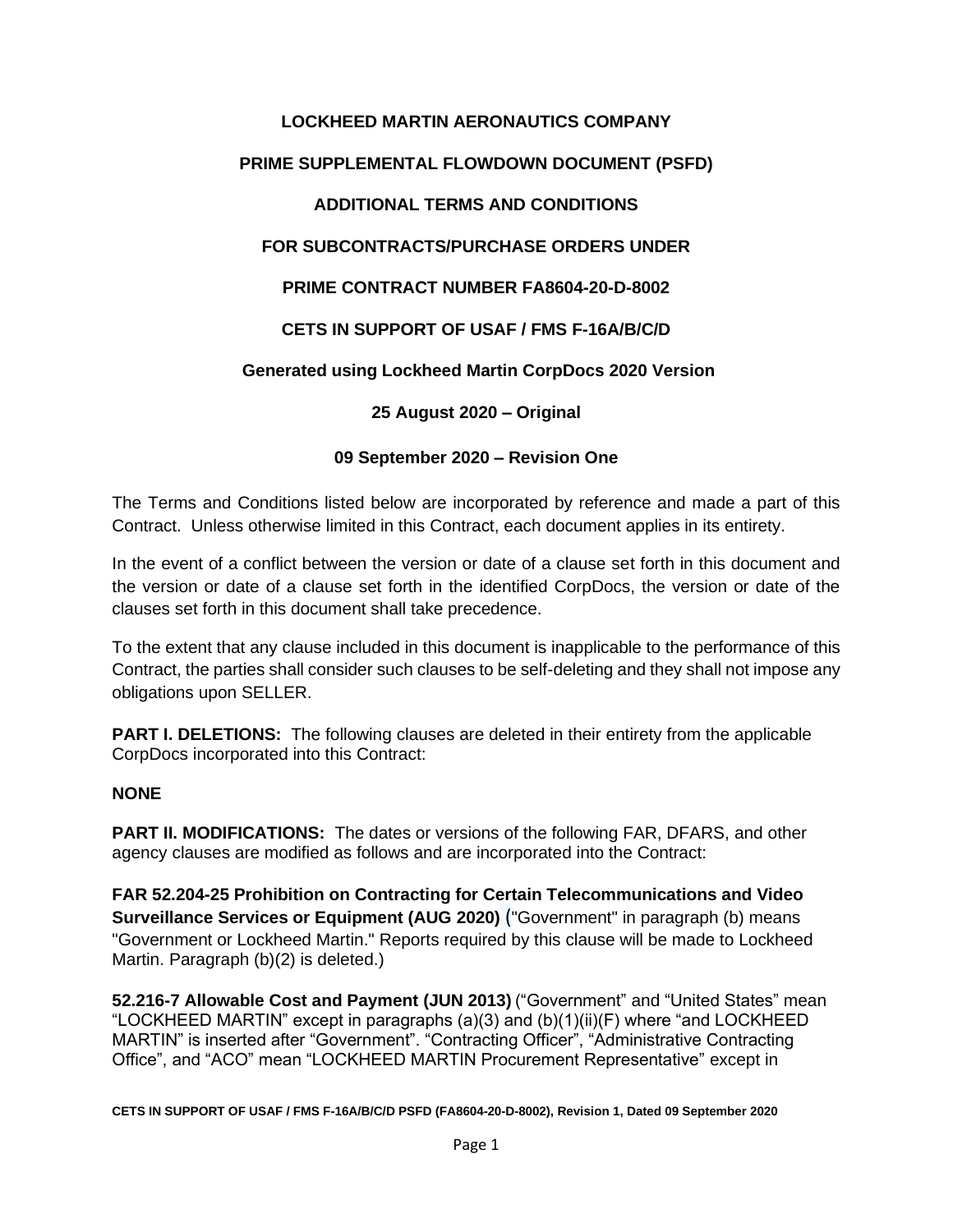paragraph (g) where "or LOCKHEED MARTIN Procurement Representative" is inserted after "Contracting Officer". The blank in paragraph (a)(3) is completed with "the 30th" unless otherwise specified in this Contract. Paragraphs (a)(2), (b)(4), and (d)(4) are deleted. In paragraph (h) "six years" is changed to "5 years." The references to government entities in paragraph (d) are unchanged. Does not apply to labor hour contracts. For time and materials contracts, applies to the material portion of the contract).

**FAR 52.222-37 Employment Reports on Veterans (JUL 2014)** (Applies if this contract is for \$100,000 or more.)

**PART III. ADDITIONS:** The following FAR, DFARS, and other agency clauses are incorporated into this Contract in addition to those set out in the applicable CorpDocs:

## **FEDERAL ACQUISITION REGULATION (FAR)**

**52.203-15 Whistleblower Protections Under the American Recovery and Reinvestment Act of 2009 (JUN 2010)** (Applies if the contract is funded in whole or in part with Recovery Act funds.)

**52.215-12 SUBCONTRACTOR CERTIFIED COST OR PRICING DATA (DEVIATION 2018-O0015) (MAY 2018)** (Applies if this contract exceeds the threshold for submission of certified cost or pricing data at FAR 15.403-4 and is not otherwise exempt from the requirement to provide cost or pricing data. Not applicable to Commercial Items as defined in FAR 2.101.)

**52.215-21 Requirements for Certified Cost or Pricing Data and Data Other Than Certified Cost or Pricing Data – Modifications – ALT I (OCT 2010)** ("Contracting Officer" means "Lockheed Martin" in paragraphs (a)(1) and (b).)

**52.216-7 Allowable Cost and Payment -- ALT I (FEB 1997)** (Applies to cost reimbursement contracts. Not applicable to Commercial Items as defined in FAR 2.101.)

**52.217-2 Cancellation Under Multiyear Contracts (OCT 1997)** (Applies to multiyear contracts. "Contracting Officer" and "Government" means "Lockheed Martin." In paragraph (e) "1 year" is changed to "six months.")

**52.222-51 Exemption From Application of the Service Contract Labor Standards to Contracts for Maintenance, Calibration, or Repair of Certain Equipment—Requirements (MAY 2014)** (Applies to contracts for exempt services.)

**52.222-56 Certification Regarding Trafficking in Persons Compliance Plan (MAR 2015)** (Applies if contract exceeds \$500,000 and is for supplies, other than commercially available offthe-shelf items, or services to be acquired or performed outside the United States.) In paragraph (d) "Contracting Officer" means "Contracting Officer and Lockheed Martin." In paragraph (e), "Government" means "Lockheed Martin.")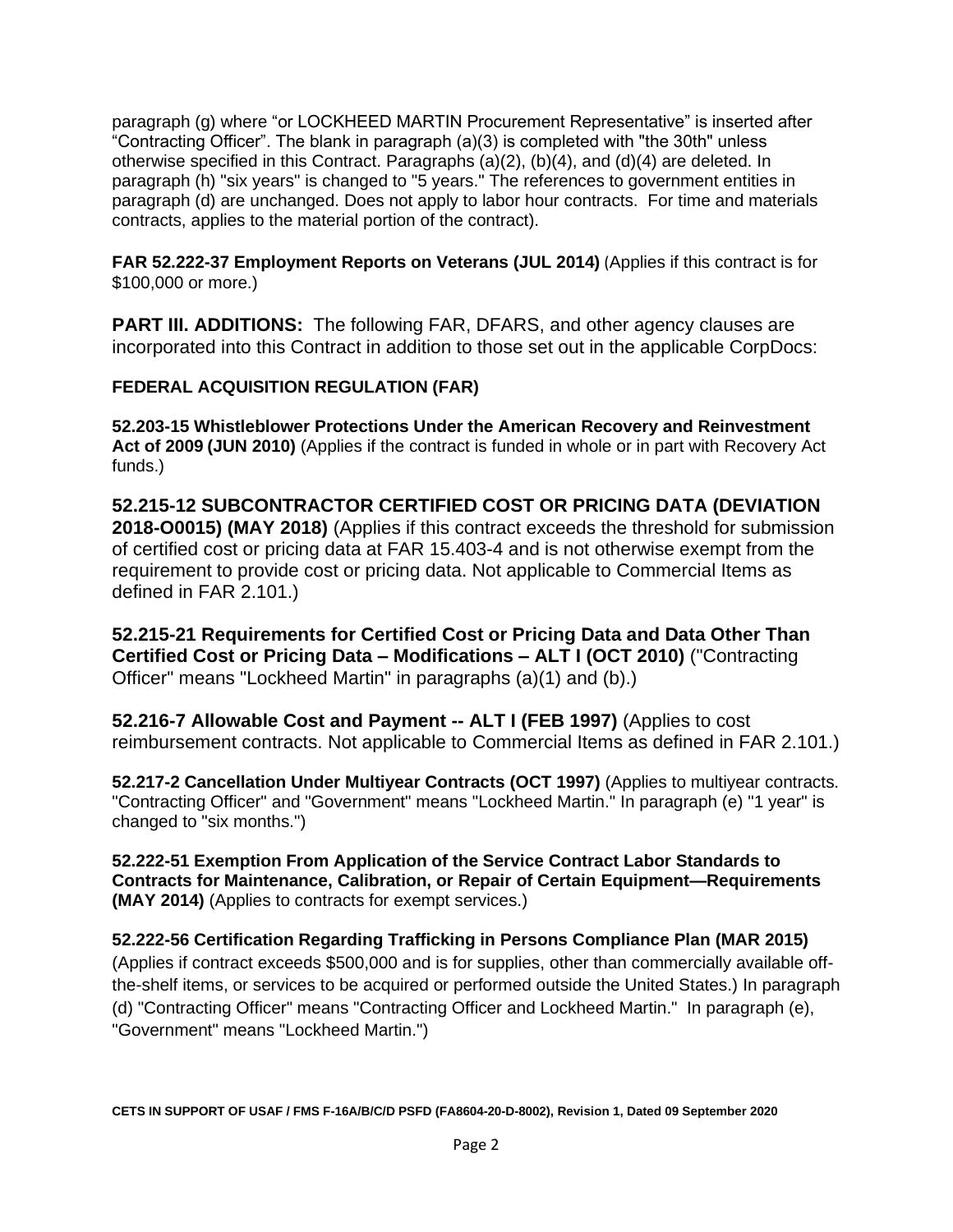**52.223-13 Acquisition of EPEAT - Registered Imaging Equipment (JUN 2014)** (Applies to contracts for "imaging equipment" as defined in the clause.)

# **52.225-3 Buy American-Free Trade Agreements-Israeli Trade Act (MAY 2014)**

**52.228-3 Worker's Compensation Insurance (Defense Base Act) (JUN 2014)** (Applies if Seller will perform work subject to the Defense Base Act 42 U.S.C. 1651 et seq.)

# **52.228-4 Workers' Compensation and War-Hazard Insurance Overseas (APR 1984)**

**52.229-8 Taxes - Foreign Cost-Reimbursement Contracts (MAR 1990)** (In paragraph (b), "Contracting Officer" and "Government of the United States" mean "Lockheed Martin." In paragraph (a) the blanks are completed with "Thailand, Indonesia, Poland, Taiwan, Morocco, Pakistan, Iraq, Turkey, Chile, Bahrain, Egypt, Jordan, Oman". Not applicable to Commercial Items as defined in FAR 2.101.)

**52.230-2 Cost Accounting Standards (DEVIATION 2018-O0012) (APR 2018)** (Applies when the contract states that it is subject to full CAS coverage. "United States" means "United States or Lockheed Martin." Paragraph (b) is deleted. The following is added as a new paragraph (e): "Seller shall communicate and otherwise deal directly with the cognizant Contracting Officer to the extent practicable and permissible as to all matters relating to Cost Accounting Standards. Seller shall provide Lockheed Martin with copies of all communications concerning CAS between and the Contracting Officer if such are relevant to this contract; provided however, Seller shall not be required to disclose to Lockheed Martin such communications containing information which is privileged and confidential to Seller." Not applicable to Commercial Items as defined in FAR 2.101.)

**52.232-39 Unenforceability of Unauthorized Obligations (JUN 2013)** (Applies to contracts where software or services will be retransferred to the Government.)

**52.249-6 Termination (Cost-Reimbursement) ALT I (SEP 1996)** (Applicable to contracts for construction. "Government" and "Contracting Officer" mean "Lockheed Martin." In paragraph (f) "1 year" is changed to "six months." In paragraph (d) "120" days" is changed to "60 days." In paragraph (e) "15 days" is changed to "30 days," and "45 days" is changed to "60 days." Paragraph (j) is deleted. Alternate IV applies if this is a time and materials or labor hour contract. Settlements and payments under this clause may be subject to the approval of the Prime Contract's Contracting Officer. Not applicable to Commercial Items as defined in FAR 2.101.)

# **DEFENSE FEDERAL ACQUISITION REGULATION SUPPLEMENT (DFARS)**

**252.211-7007 Reporting of Government-Furnished Property (AUG 2012)** (Applies if Seller will be in possession of Government property for the performance of this contract.)

**252.216-7009 Allowability of Legal Costs Incurred in Connection With a Whistleblower Proceeding (SEP 2013)** (Not applicable to Commercial Items as defined in FAR 2.101.)

**CETS IN SUPPORT OF USAF / FMS F-16A/B/C/D PSFD (FA8604-20-D-8002), Revision 1, Dated 09 September 2020**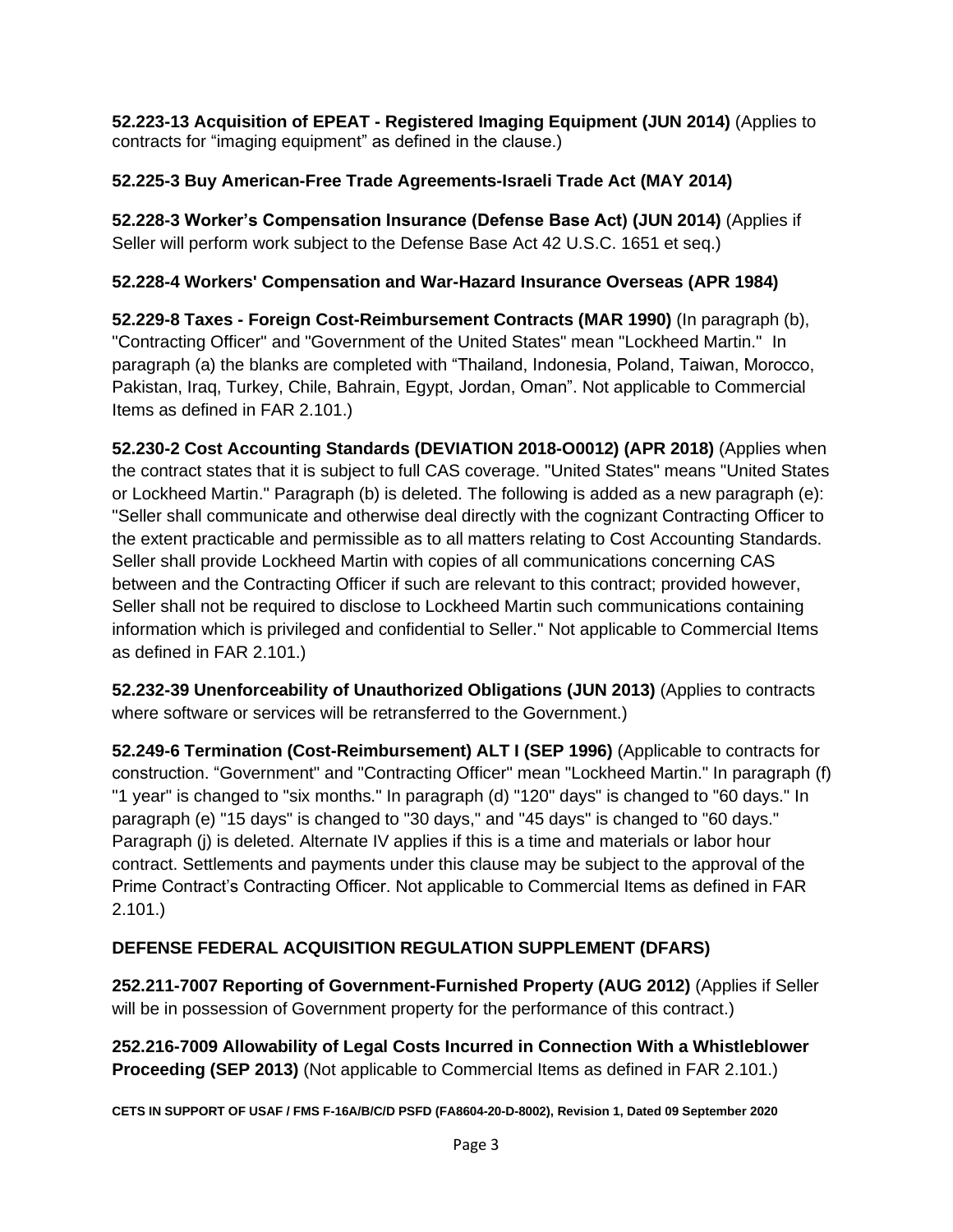**252.225-7008 Restriction on Acquisition of Specialty Metals (MAR 2013)** (Applies if the contract requires the delivery of specialty metal as an end item.)

**252.225-7027 Restriction on Contingent Fees for Foreign Military Sales (APR 2003)** (The reference to the clause in paragraph (a) means FAR 52.203-5. The blank in paragraph (b)(1) is completed with "any Government." Subparagraph (b)(2) is deleted.)

**252.237-7010 Prohibition on Interrogation of Detainees by Contractor Personnel (JUN 2013)** (Applies if the contract may require Seller personnel to interact with detainees in the course of their duties.)

**252.237-7023 Continuation of Essential Contractor Services (OCT 2010)** (Applies to contracts for mission essential services. "Contracting Officer" means Lockheed Martin. The term "Government" includes Lockheed Martin.)

**252.243-7002 Requests for Equitable Adjustment (DEC 2012)** (Applies if this Contract exceeds the simplified acquisition threshold. "Government" means "Lockheed Martin." Not applicable to Commercial Items as defined in FAR 2.101.)

**252.245-7001 Tagging, Labeling, and Marking of Government-Furnished Property (APR 2012)**

**252.225-7040 Contractor Personnel Supporting U.S. Armed Forces Deployed Outside the United States (OCT 2015)** (Applies if Seller will deploy persons or otherwise provide support in the theater of operations to U.S. military forces deployed outside the United States. Communications with the Contracting Officer shall be made through Lockheed Martin.)

**252.225-7993 PROHIBITION ON CONTRACTING WITH THE ENEMY (DEVIATION 2014- O0020) (SEP 2014)** (Applies if contract exceeds \$50,000. The introductory text of paragraph (b) is changed to read "Lockheed Martin, upon a finding by the Head of the Contracting Activity (HCA), has the authority to--".)

**252.225-7995 CONTRACTOR PERSONNEL PERFORMING IN THE UNITED STATES CENTRAL COMMAND AREA OF RESPONSIBILITY (SEP 2017) (DEVIATION 2017-O0004)** (Applies if Seller personnel are performing in the USCENTCOM AOR.)

**252.245-7004 Reporting, Reutilization, and Disposal (DEC 2017)** ("Contracting Officer" means "Lockheed Martin".)

**252.247-7003 Pass-Through of Motor Carrier Fuel Surcharge Adjustment to the Cost Bearer (JUN 2013)** (Applies to contracts with motor carriers, brokers, or freight forwarders. Communication with the Contracting Officer shall be made through Lockheed Martin.)

# **AIR FORCE FEDERAL ACQUISITION REGULATION SUPPLEMENT (AFFARS)**

**5352.223-9000 Elimination of Use of Class I Ozone Depleting Substances (ODS) (OCT 2019) (**Not applicable to Commercial Items as defined in FAR 2.101.)

**CETS IN SUPPORT OF USAF / FMS F-16A/B/C/D PSFD (FA8604-20-D-8002), Revision 1, Dated 09 September 2020**